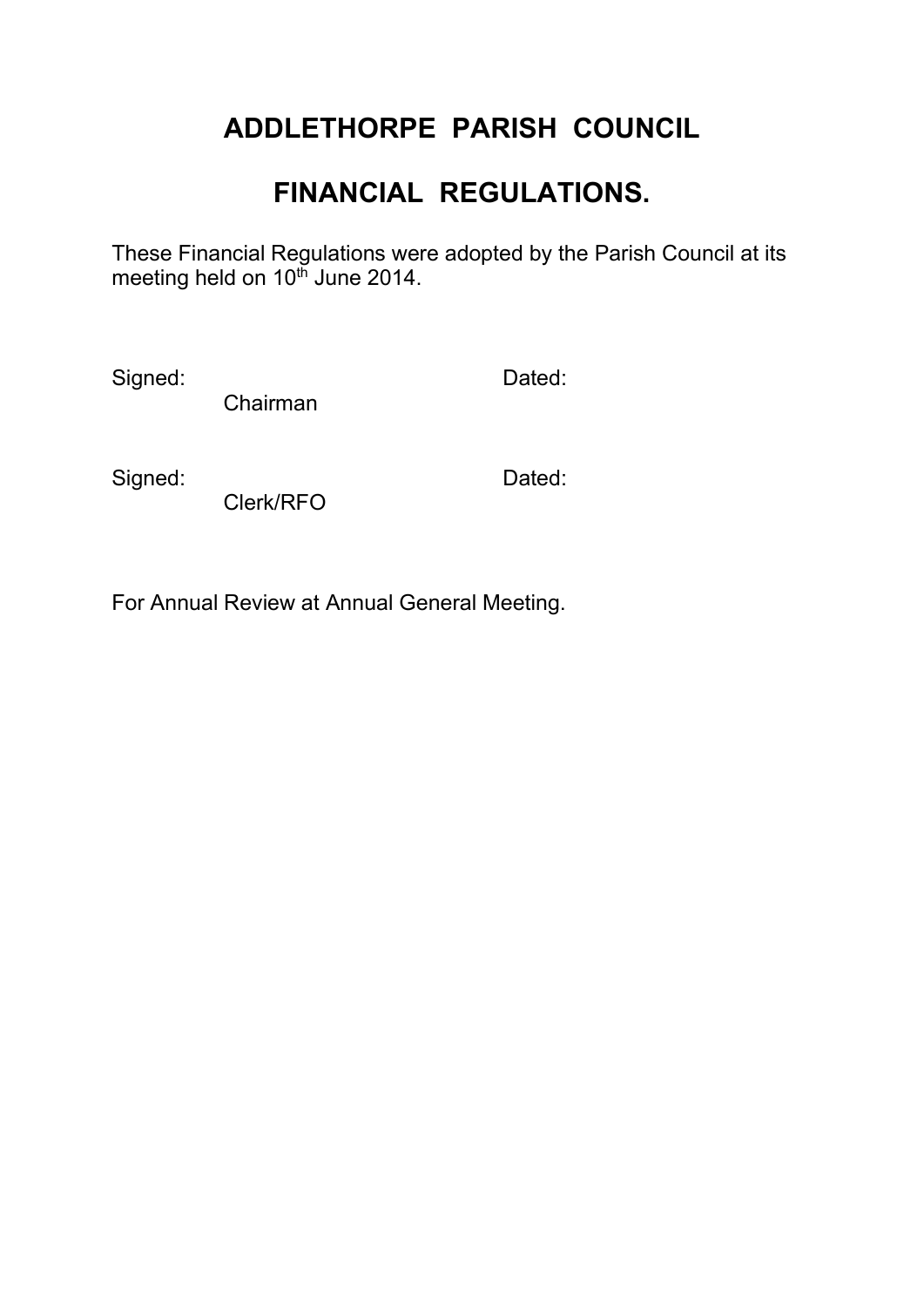## **1. General**

- 1.1 These financial regulations govern the conduct of financial management by the Parish Council and may only be amended or varied by resolution of the Parish Council. Financial regulations are one of the Parish Council's three governing policy documents providing procedural guidance for members and officers. Financial regulations must be observed in conjunction with the council's Standing Orders and any individual financial regulations relating to contracts.
- 1.2 The Parish Council is responsible in Law for ensuring that its financial management is adequate and effective and that the Parish Council has a sound system of internal control which facilitates the effective exercise of the Parish Council's functions, including arrangements for the management of risk.
- 1.3 The Parish Council's accounting control systems must include measures:
	- a) for the timely production of accounts;
	- b) that provide for the safe and efficient safeguarding of public money;
	- c) to prevent and detect inaccuracy and fraud;
	- d) identifying the duties of officers.
- 1.4 These financial regulations demonstrate how the Parish Council meets these responsibilities and requirements.
- 1.5 At least once a year, prior to approving the Annual Governance Statement (Annual Return), the Parish Council must review the effectiveness of its system of internal control which shall be in accordance with proper practices.
- 1.6 A breach of these Regulations by an employee is gross misconduct.
- 1.7 Members of the Parish Council are expected to follow the instructions within these Regulations and not to entice employees to breach them. Failure to follow instructions within these Regulations brings the office of Councillor into disrepute.
- 1.8 The clerk has been appointed as Responsible Financial Officer for this Parish Council and holds a statutory office to be appointed by the Parish Council.
- 1.9 The RFO:
	- a) Acts under the policy direction of the Parish Council;
	- b) Administers the Parish Council's financial affairs in accordance with all Acts, Regulations and proper practices;
	- c) Determines on behalf of the Parish Council its accounting records and accounting control systems;
	- d) Ensures the accounting control systems are observed;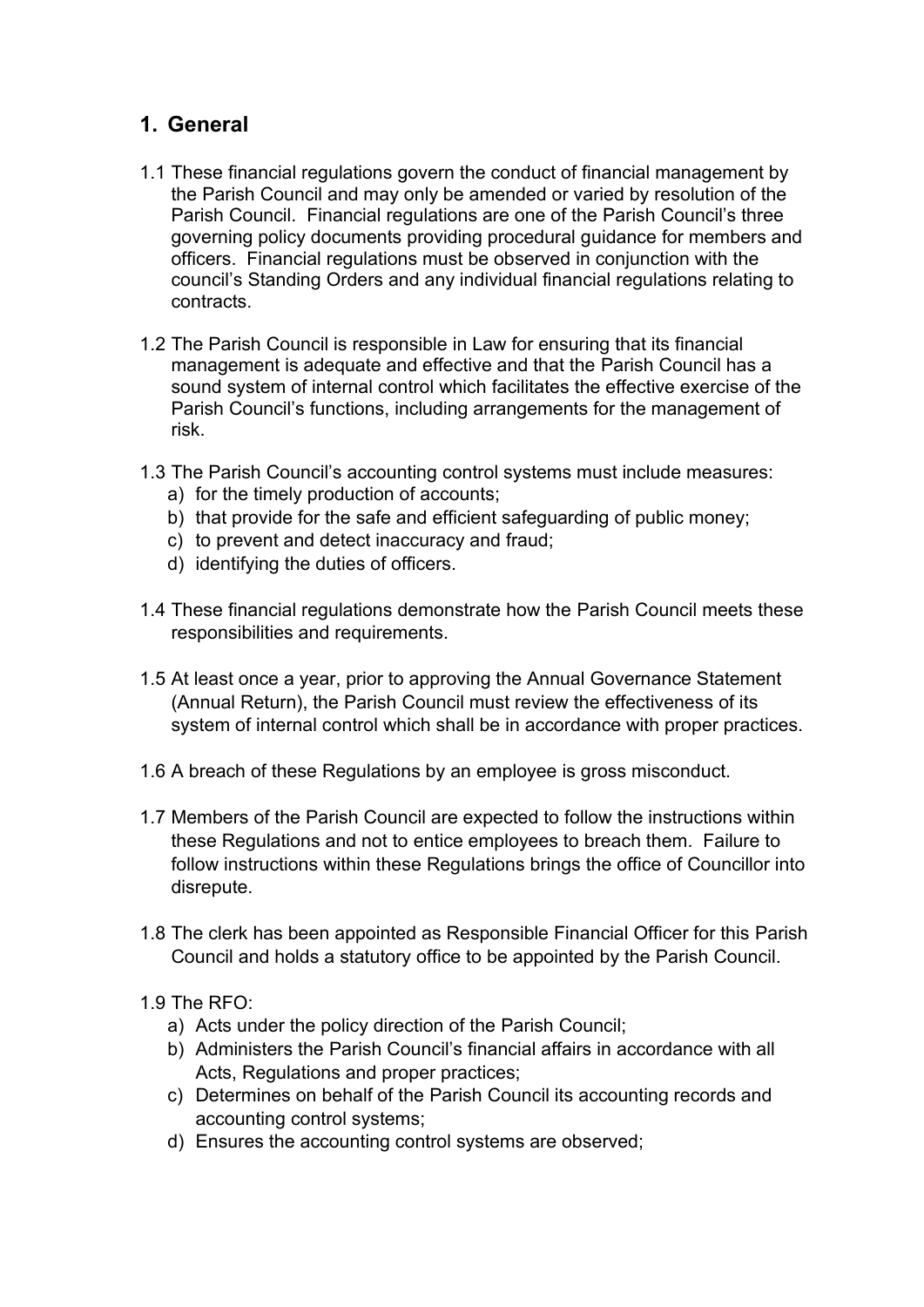- e) Maintains the accounting records of the Parish Council up to date in accordance with proper practices;
- f) Assists the Parish Council to secure economy, efficiency and effectiveness in the use of its resources;
- g) Produces financial management information as required by the Parish Council.

1.10The accounting records determined by the RFO shall be sufficient to show and explain the Parish Council's transactions and to enable the RFO to ensure that any income and expenditure account and statement of balances, or record of receipts and payments and additional information, as the case may be, or management information prepared for the Parish Council from time to time comply with the Accounts and Audit Regulations.

1.11 The accounting records determined by the RFO shall in particular contain:

a) entries from day to day of all sums of money received and expended by the Parish Council and the matters to which the income and expenditure or receipts and payments account relate.

b) a record of the assets and liabilities of the Parish Council.

c) wherever relevant, a record of the Parish Council's income and expenditure in relation to claims made, or to be made, for any contribution, grant or subsidy.

 1.12 The accounting control systems determined by the RFO shall include: a) procedures to ensure that the financial transactions of the Parish Council are recorded as soon as reasonably practicable and as accurately and reasonably as possible;

b) procedures to enable the prevention and detection of inaccuracies and fraud and the ability to reconstruct any lost records;

c) identification of the duties of officers dealing with financial transactions and division of responsibilities of those officers in relation to significant transactions;

d) procedures to ensure that uncollectable amounts, including any bad debts are not submitted to the Parish Council for approval to be written off except with the approval of the RFO and that the approvals are shown in the accounting records;

e) measures to ensure that risk is properly managed.

1.13 The Parish Council is not empowered by these Regulations or otherwise to delegate certain specified decisions. In particular any decision regarding:

a) setting the final budget or the precept (Council Tax requirement);

b) approving accounting statements

c) approving an Annual Governance Statement (Annual Return)

d) borrowing;

e) writing off bad debt;

f) declaring eligibility for the power of well-being;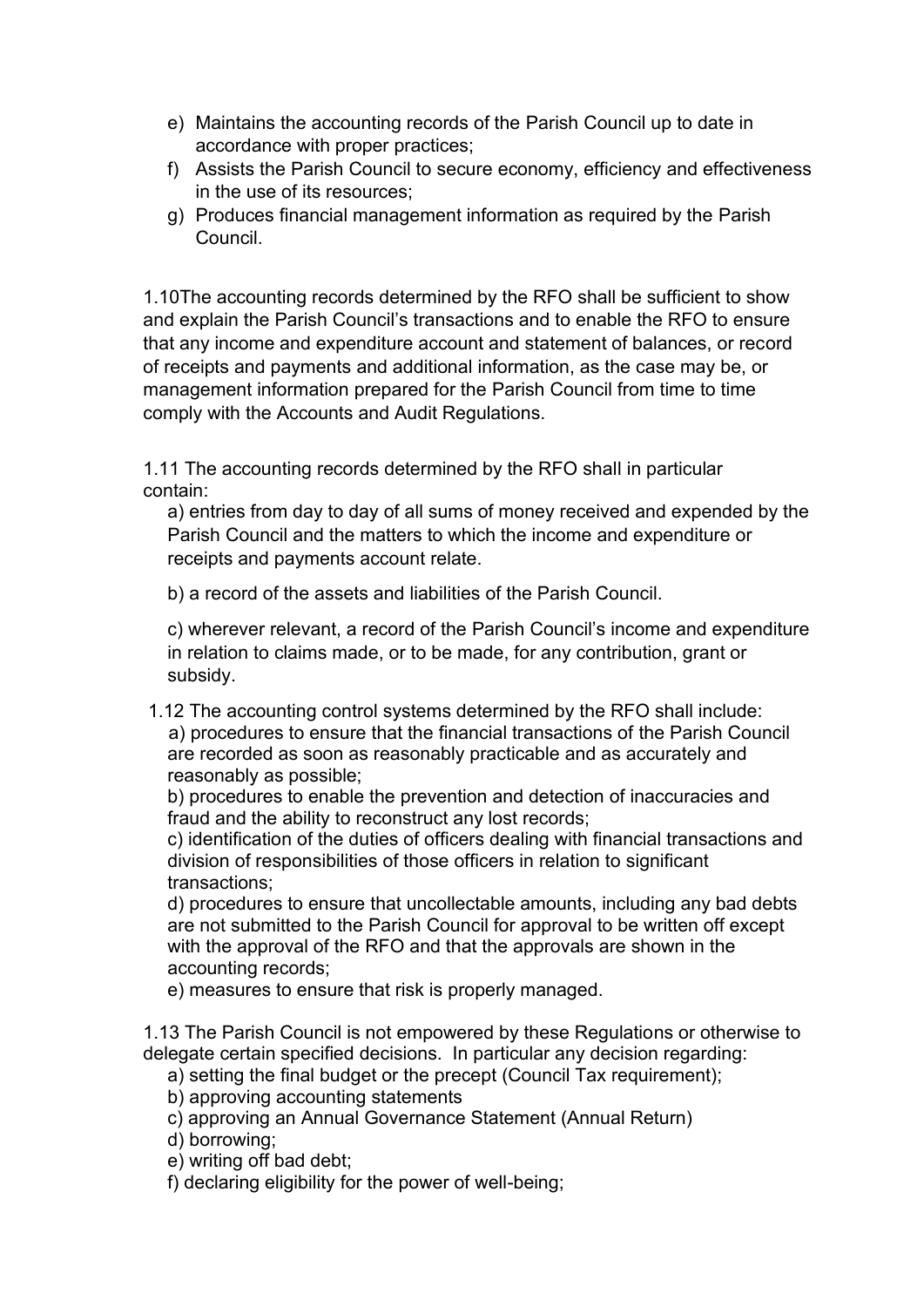g) addressing recommendations in any report from the internal or external auditors,

shall be a matter for the full Parish Council only.

1.14 In addition the Parish Council must:

a) determine and keep under regular review the bank mandate for all Parish Council bank accounts;

b) approve any grant or single commitment in excess of £500.00; c) in respect of the annual salary for any employee have regard to recommendations about annual salaries of employees made by the relevant Committee in accordance with its terms of reference.

1.15 In these financial regulations, references made to the Accounts and Audit Regulations or 'the regulations' shall mean the regulations, issued under the provisions of section 27 of the Audit Commission Act 1998, or any superseding legislation, and then in force unless otherwise specified.

In these financial regulations the term 'proper practice' or 'proper practices' shall refer to guidance issued in *Governance and Accountability for Local Councils – a Practitioners' Guide (England)* issued by the Joint Practitioners Advisory Group (JPAG).

## **2. ACCOUNTING AND AUDIT (INTERNAL AND EXTERNAL)**

- 2.1 All accounting procedures and financial records of the Parish Council shall be determined by the RFO in accordance with the Accounts and Audit Regulations, appropriate guidance and proper practices.
- 2.2 On a regular basis, at least once in each quarter, and at each financial year end, a member other than the chairman shall be appointed to verify bank reconciliations (for all accounts) produced by the RFO. The member shall sign the reconciliations and the original bank statements as evidence of verification. This activity shall on conclusion be reported, including any exceptions, to and noted by the Parish Council.
- 2.3 The RFO shall complete the annual statement of accounts, annual report, and any related documents of the Parish Council contained in the Annual Return (as specified in proper practices) as soon as practicable after the end of the financial year and having certified the accounts shall submit them and report thereon to the Parish Council within the timescales set by the Accounts and Audit Regulations.
- 2.4 The Parish Council shall ensure that there is an adequate and effective system of internal audit of its accounting records, and of its system of internal control in accordance with proper practices. Any officer or member of the Parish Council shall make available such documents and records as appear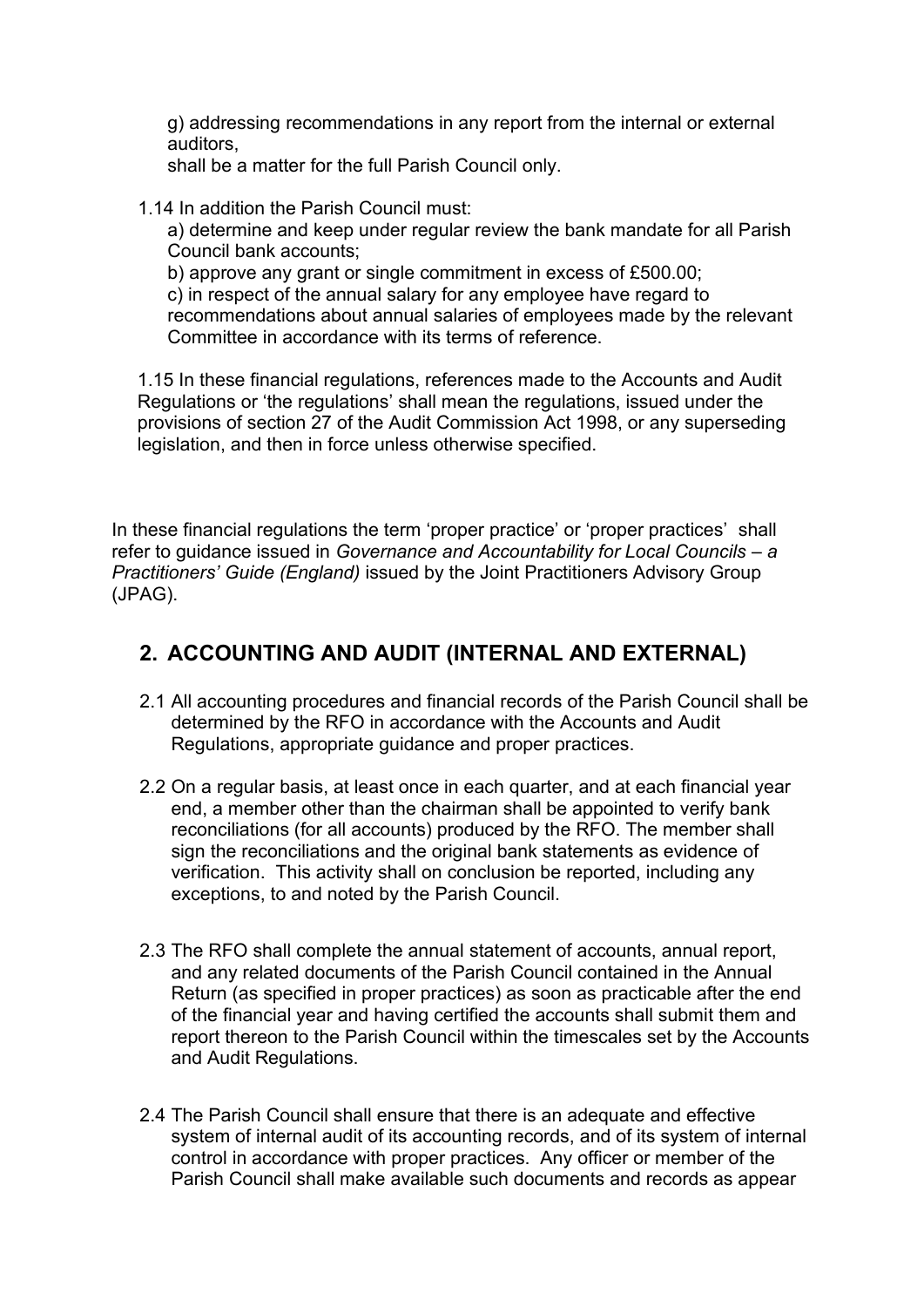to the Parish Council to be necessary for the purpose of the audit and shall, as directed by the Parish Council, supply the RFO, internal auditor, or external auditor with such information and explanation as the Parish Council considers necessary for that purpose.

- 2.5 The internal auditor shall be appointed by and shall carry out the work in relation to internal controls required by the Parish Council in accordance with proper practices.
- 2.6 The internal auditor shall:
	- a) Be competent and independent of the financial operations of the Parish Council;
	- b) Report to the Parish Council in writing, or in person, on a regular basis with a minimum of one annual written report during each financial year.
	- c) To demonstrate competence. Objectivity and independence, be free from any actual or perceived conflicts of interest , including those arising from family relationships;
	- d) Have no involvement in the financial decision making, management or control of the Parish Council.
- 2.7 Internal or external auditors may not under any circumstances:
	- a) Perform any operational duties for the Parish Council;
	- b) Initiate or approve accounting transactions;
	- c) Direct the activities of any Parish Council employee, except to the extent that such employees have been appropriately assigned to assist the internal auditor.
- 2.8 For the avoidance of doubt, in relation to internal audit the terms 'independent' and 'independence' shall have the same meaning as is described in proper practices.
- 2.9 The RFO shall make arrangements for the exercise of electors' rights in relation to the accounts including the opportunity to inspect the accounts, books and vouchers and display and publish any notices and statements of account required by Audit Commission Act 1998, or any superseding legislation, and the Accounts and Audit Regulations.

2.10The RFO shall, without undue delay, bring to the attention of all councillors any correspondence or report from internal and external auditors.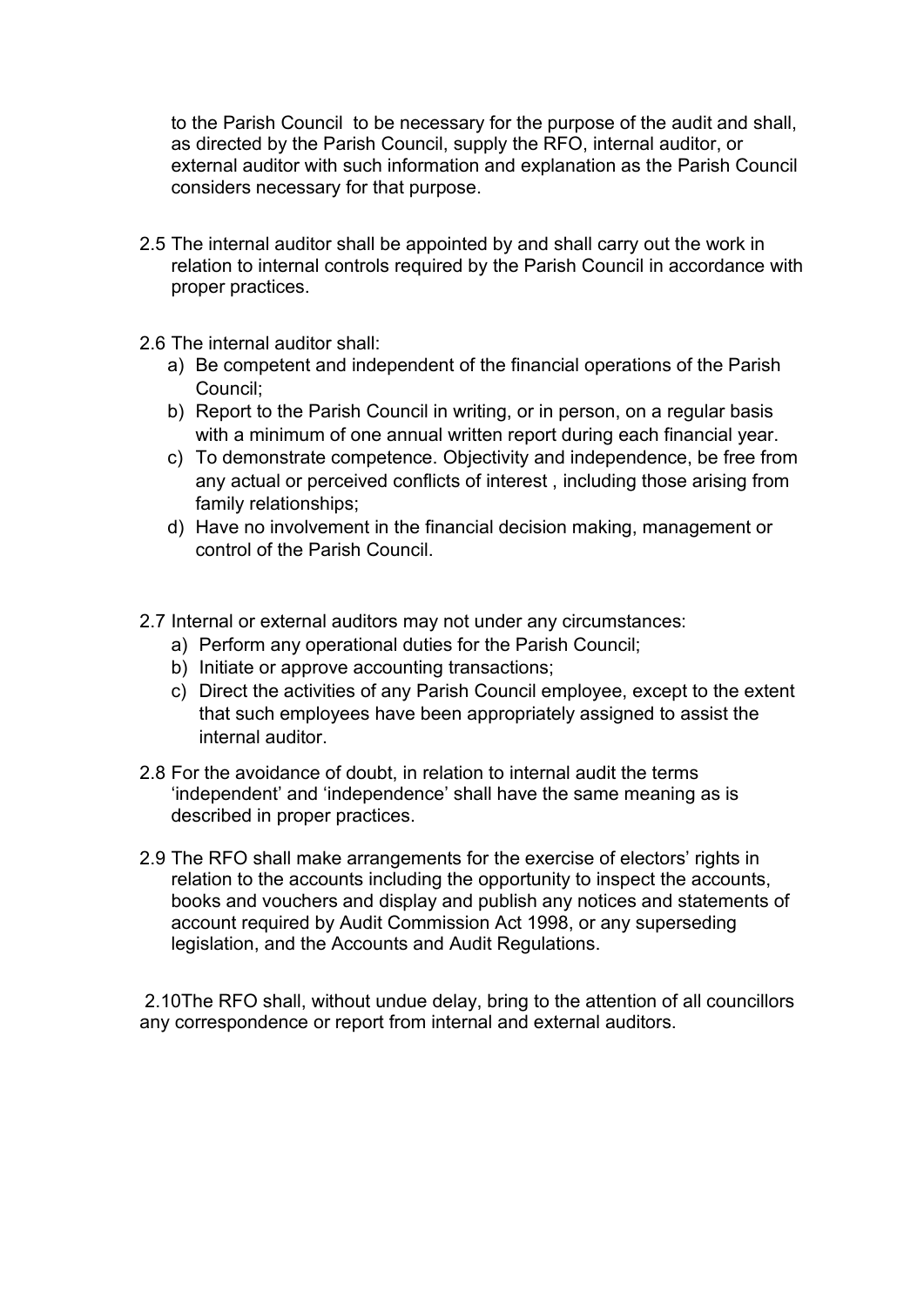## **3. ANNUAL ESTIMATES (BUDGET) AND FORWARD PLANNING**

- 3.1 The RFO must each year, by no later than January, prepare detailed estimates of all receipts and payments including the use of reserves and all sources of funding for the following financial year in the form of a budget to be considered by the Parish Council
- 3.2 The Parish Council shall consider annual budget proposals in relation to the Parish Council's three year forecast of revenue and capital receipts and payments including recommendations for the use of reserves and sources of funding and update the forecast accordingly
- 3.3 The Parish Council shall fix the precept (council tax requirement), and relevant amount of basic council tax to be levied for the ensuing financial year not later than by the end of January each year. The RFO shall issue the precept to the billing authority and shall supply each member with a copy of the approved annual budget.
- 3.4 The approved annual budget shall form the basis of financial control for the ensuing year.

## **4. BUDGETARY CONTROL AND AUTHORITY TO SPEND**

- 4.1 Expenditure on revenue items may be authorised up to the amounts included for that class of expenditure in the approved budget. This authority is to be determined by the Parish Council
- 4.2 No expenditure may be authorised that will exceed the amount provided in the revenue budget for that class of expenditure other than by resolution of the Parish Council. During the budget year and with the approval of the Parish Council having considered fully the implications for public services, unspent and available amounts may be moved to other budget headings or to an earmarked reserve as appropriate ('virement').
- 4.3 Unspent provisions in the revenue or capital budgets for completed projects shall not be carried forward to a subsequent year.
- 4.4 The salary budgets are to reviewed at least annually in September for the following financial year and such review shall be evidenced by a hard copy schedule signed by the clerk and the Chairman of the Parish Council
- 4.5 In cases of extreme risk to the delivery of Parish Council services, the clerk may authorise revenue expenditure on behalf of the Parish Council which in the clerk's judgement it is necessary to carry out. Such expenditure includes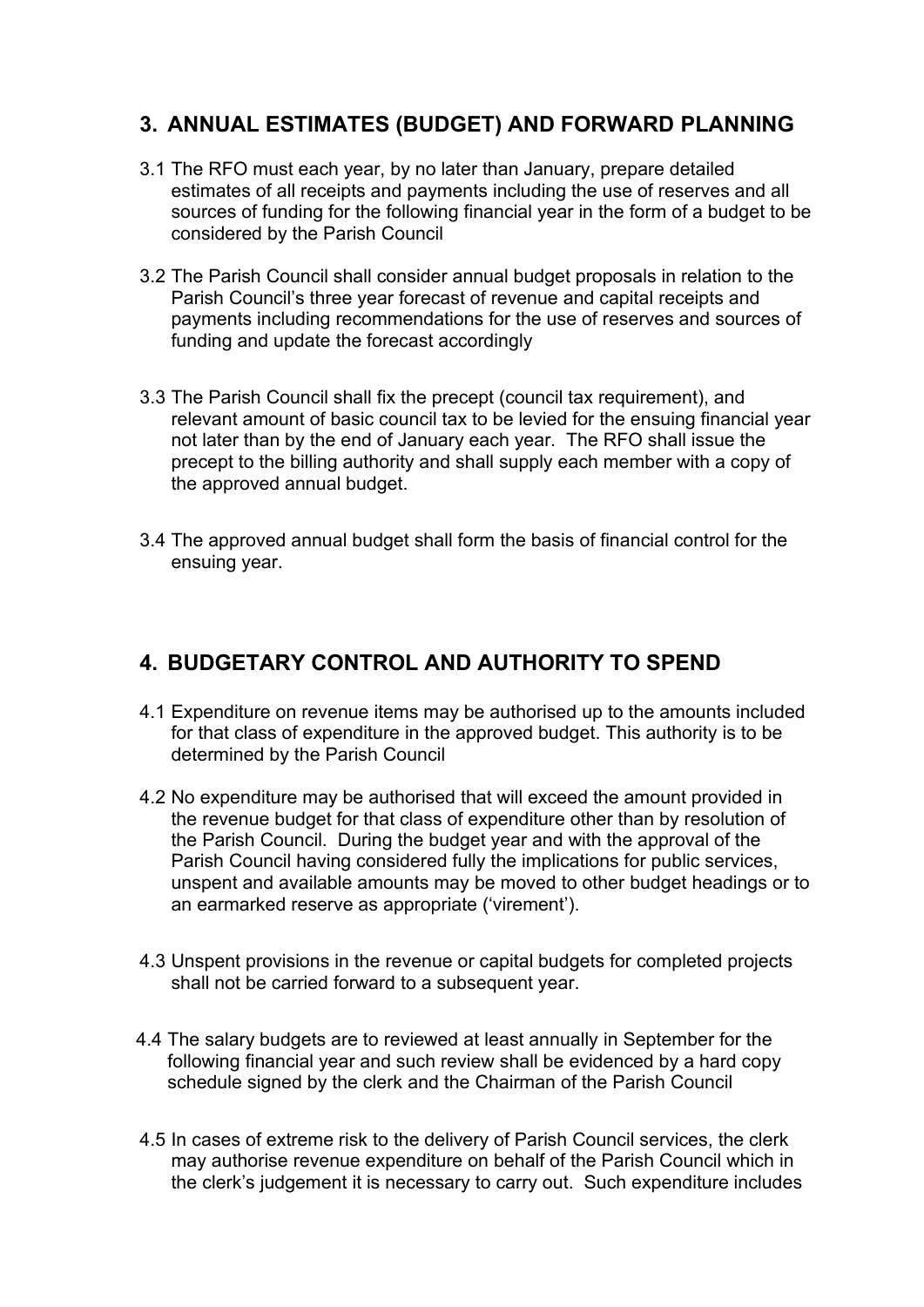repair, replacement and other work, whether or not there is any budgetary provision for the expenditure, subject to a limit of £200. The clerk shall report such action to the chairman as soon as possible and to the Parish Council as soon as practicable afterwards.

- 4.6 No expenditure shall be authorised in relation to any capital project and no contract entered into or tender accepted involving capital expenditure unless the Parish Council is satisfied that the necessary funds are available and the requisite borrowing approval has been obtained.
- 4.7 All capital works shall be administered in accordance with the Parish Council's Standing Orders and Financial Regulations relating to contracts.
- 4.8 The RFO shall regularly provide the Parish Council with a statement of receipts and payments to date under each head of the budget, comparing actual expenditure to the appropriate date against that planned as shown in the budget. These statements are to be prepared at the end of each financial quarter and shall show explanations of material variances. For this purpose 'material' shall be in excess of 15% of the budget.
- 4.9 Changes in earmarked reserves shall be approved by Parish Council as part of the budgetary control process.

#### **5. BANKING ARRANGEMENTS AND AUTHORISATION OF PAYMENTS**

- 5.1 The Parish Council's banking arrangements, including the bank mandate, shall be made by the RFO and approved by the Parish Council. They shall be regularly reviewed for safety and efficiency.
- 5.2 The RFO shall prepare a schedule of payments requiring authorisation, forming part of the Agenda for the Meeting and, together with the relevant invoices, present the schedule to the Parish Council, which shall review the schedule for compliance and, having satisfied itself shall authorise payment by a resolution of the Parish Council. The approved schedule shall be ruled off and initialled by the Chairman of the meeting. A detailed list of all payments shall be disclosed within or as an attachment to the minutes of the meeting at which payment was authorised. Personal payments, including salaries, wages, expenses etc. may be summarized to remove public access to any personal information.
- 5.3 All invoices for payment shall be examined, verified and certified by the RFO to confirm that all the work, goods or services to which each invoice relates has been received, carried out, examined and represents expenditure previously approved by the Parish Council.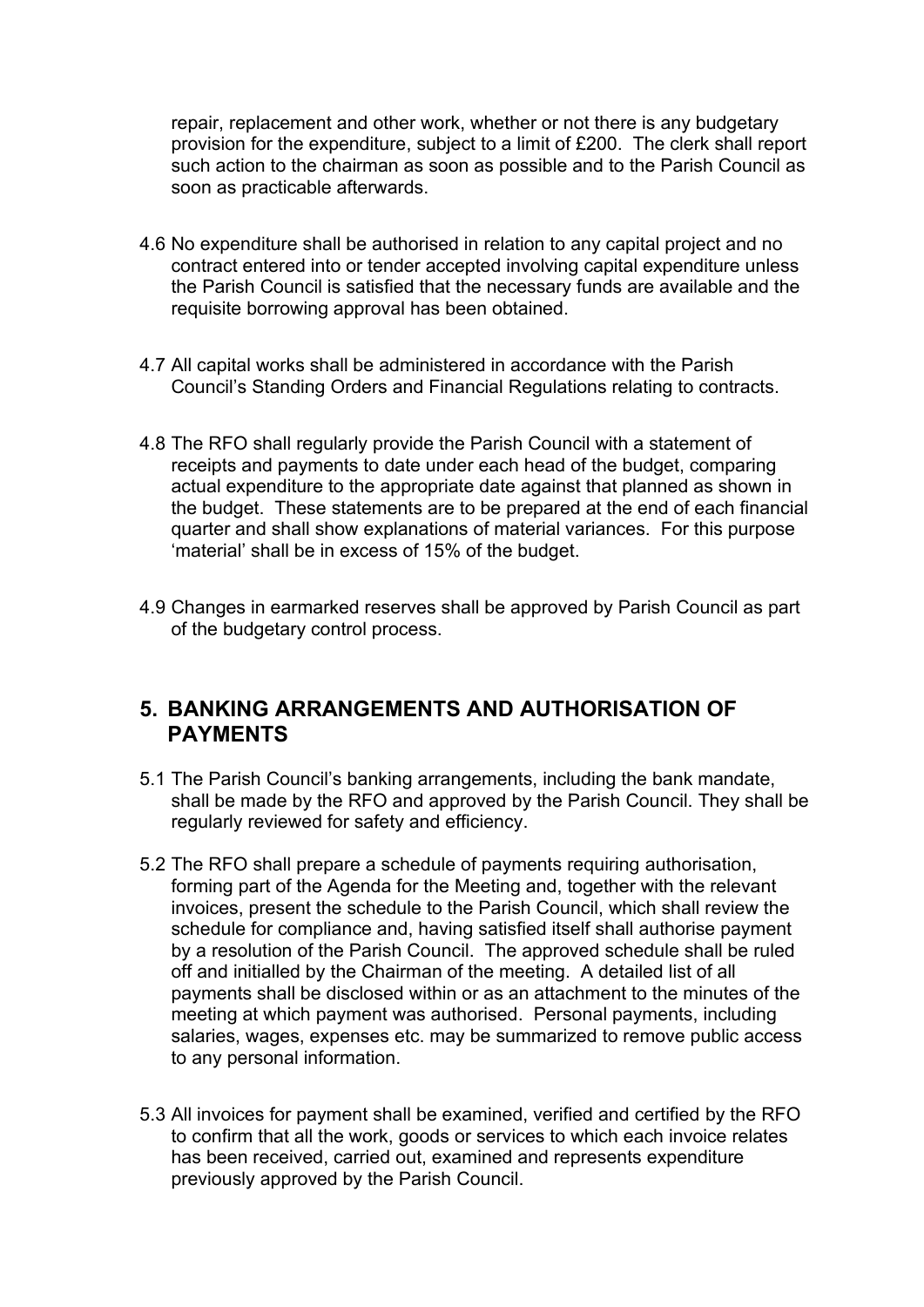- 5.4 The RFO shall examine invoices for arithmetical accuracy and analyse them to the appropriate expenditure heading. The RFO shall take all steps to pay all invoices submitted, and which are in order, at the next available Parish Council meeting.
- 5.5 The clerk and RFO shall have delegated authority to authorise the payment of items only in the following circumstances:
	- a) If a payment is necessary to avoid a charge to interest under the Late Payment of Commercial Debts (Interest) Act 1998, and the due date for payment is before the next scheduled meeting of the Parish Council, where the clerk and RFO certify that there is no dispute or other reason to delay payment;
	- b) An expenditure item authorised under 5.6 below (continuing contracts and obligations); or
	- c) Fund transfers within the Parish Council's banking arrangements up to the sum of £1,000;

Provided that a list of any such payment shall be submitted to the next appropriate meeting of the Parish Council

- 5.6 For each financial year the clerk and RFO shall draw up a list of due payments which arise on a regular basis as a result of a continuing contract, statutory duty or obligation (such as but not exclusively, salaries, PAYE and NI, Superannuation Fund and regular maintenance contracts and the like for which the Parish Council may authorise payment for the year provided that the requirements of Regulation4.1 (Budgetary Controls) are adhered to, provided also that a list of such payments shall be submitted to the next appropriate meeting of the Parish council.
- 5.7 A record of regular payments made under 5.6 above shall be drawn up and be signed by two members on each and every occasion when payment is authorised – thus controlling the risk of duplicated payments being authorised and/or made.
- 5.8 Members are subject to the Code of Conduct that has been adopted by the Parish Council and shall comply with the Code and Standing Orders when a decision to authorise or instruct payment is made in respect of a matter in which they have a disclosable pecuniary or other interest, unless a dispensation has been granted
- 5.9 Any changes in the recorded details of suppliers, such as bank account records, shall be approved in writing by a member of the Parish Council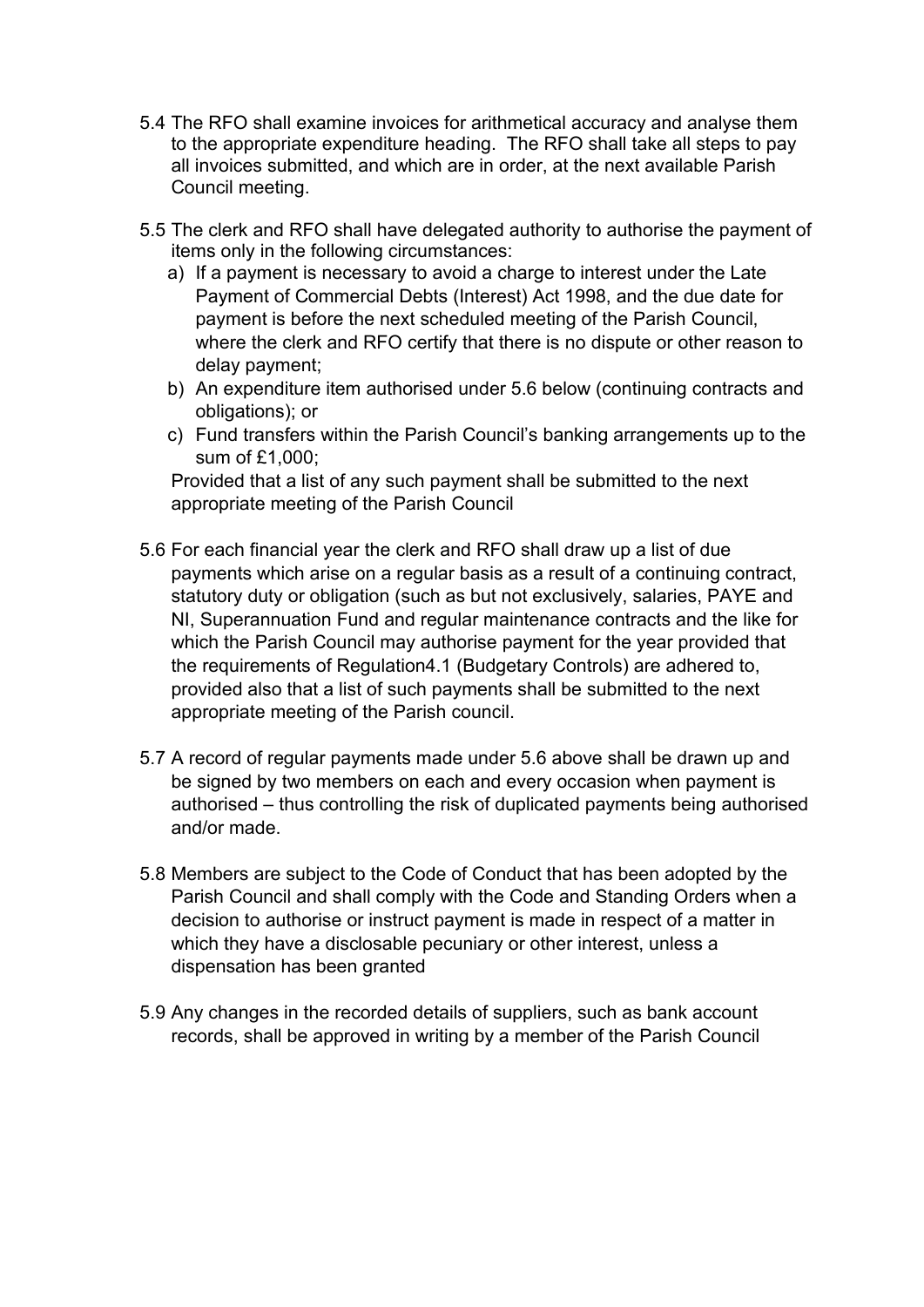## **6. INSTRUCTIONS FOR THE MAKING OF PAYMENTS**

- 6.1 The Parish Council will make safe and efficient arrangements for the making of its payments.
- 6.2 Following authorisation under Financial Regulation 5 above, the Parish Council or, if so delegated the Clerk or RFO, shall give instruction that a payment shall be made.
- 6.3 All payments shall be effected by cheque or other instructions to the Parish Council's bankers, or otherwise in accordance with a resolution of the Parish Council.
- 6.4 Cheques or orders for payment drawn on the bank account in accordance with the schedule as presented to the Parish Council shall be signed by two members of the Parish Council, in accordance with a resolution instructing that payment. If a member who is also a bank signatory has declared a disclosable pecuniary interest, or has any other interest, in the matter in respect of which the payment is being made, that Councillor shall be required to consider Standing Orders, and thereby determine whether it is appropriate and / or permissible to be a signatory to the transaction in question.
- 6.5 To indicate agreement with the details shown on the cheque or order for payment with the counterfoil and the invoice or similar documentation, the signatories shall each also initial the cheque counterfoil.
- 6.6 Cheques or orders for payment shall not normally be presented for signature other than at a Parish Council meeting (including immediately before or after such a meeting). Any signatures obtained away from such meetings shall be reported to the Parish Council at the next convenient meeting.
- 6.7 If thought appropriate by the Parish Council:
	- a) Payment for utility supplies (energy, telephone and water) and any National Non-Domestic Rates may be made by Variable Direct Debit provided that the instructions are signed by two members;
	- b) Payment for certain items (principally salaries) may be made by Banker's Standing Order provided that the instructions are signed, or otherwise evidenced by two members, are retained;
	- c) Payment for certain items may be made by BACS or CHAPS methods, providing instructions for each payment are signed, or otherwise evidenced, by two authorised bank signatories are retained

In each case of the above any payments made must be reported to the Parish Council as made, and the approval and use of any of these methods of payment shall be renewed by resolution of the Parish Council at least every two years.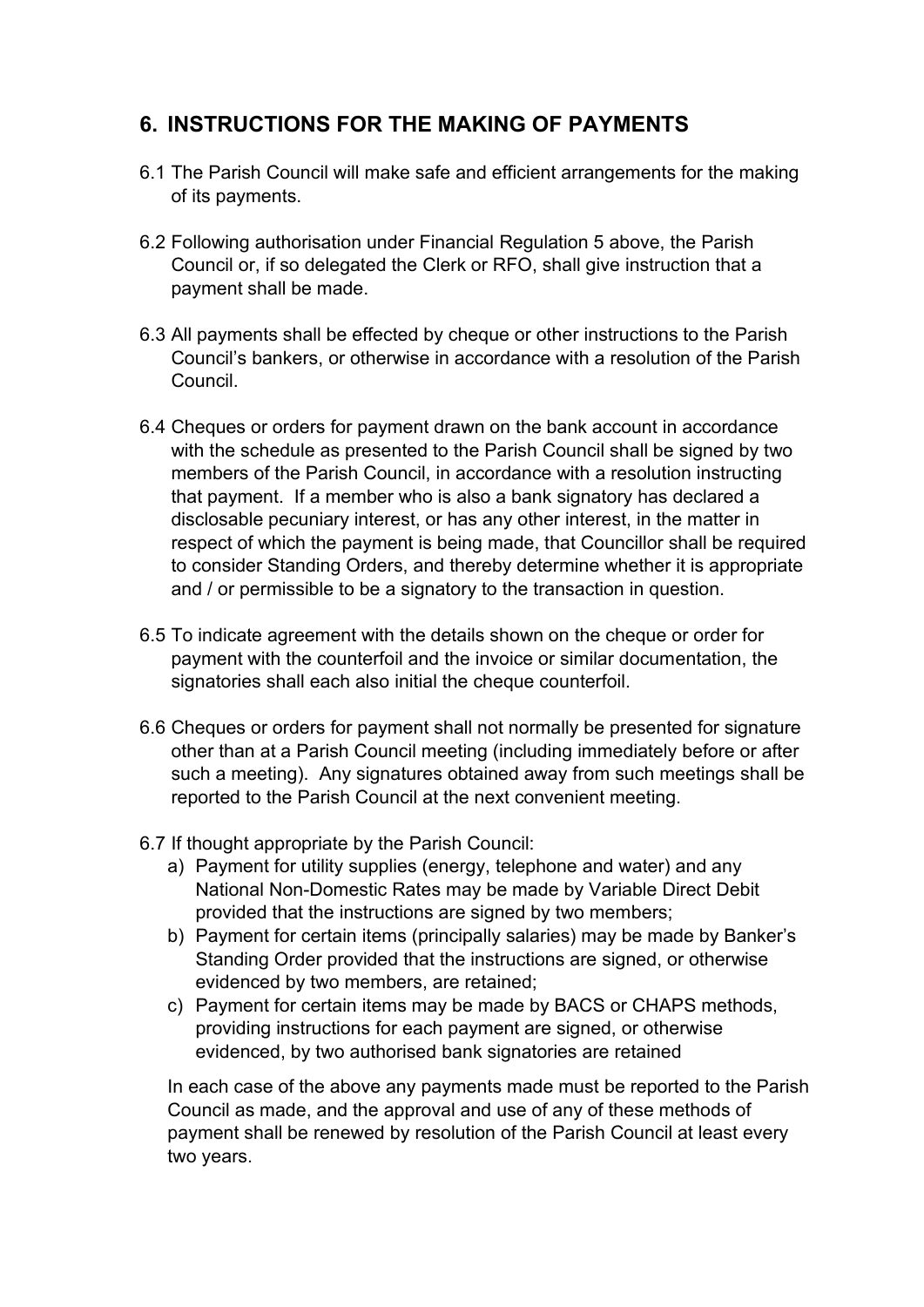- 6.8 Internet Banking: if thought appropriate by the Parish Council, payment for certain items may be made by internet banking transfer providing evidence is retained showing which members approved the payment.
- 6.9 Where a computer requires the use of a personal identification number (PIN) or other password(s), for access to the Parish Council's records on that computer, a note shall be made of the PIN and Passwords and shall be handed to and retained by the Chairman of the Parish Council in a sealed and dated envelope. This envelope may not be opened other than in the presence of two other Councillors. After the envelope has been opened, in any circumstances, the PIN and/or password(s) shall be changed as soon as practicable. The fact that the sealed envelope has been opened, in whatever circumstances, shall be reported to the members immediately and formally to the next available meeting of the Parish Council. This will not be required for a member's personal computer used only for remote authorisation of bank payments.
- 6.10 No employee or councillor shall disclose any PIN or password, relevant to the working of the Parish Council or its bank accounts, to any person not authorised in writing by the Parish Council.
- 6.11 Regular back-up copies of the records on any computer shall be made and shall be stored securely away from the computer in question, and preferably off site.
- 6.12 The Parish Council, and any members using computers for the Parish Council's financial business, shall ensure that anti-virus, anti-spyware and firewall, software with automatic updates, together with a high level of security, is used.
- 6.13 The Parish Council will not maintain any form of cash float. All cash must be banked intact. Any payments made in cash by the Clerk/RFO (for example for postage and minor stationery items) shall be refunded on a regular basis, at least quarterly.

## **7. PAYMENT OF SALARIES**

7.1 As an employer, the Parish Council shall make arrangements to meet fully the statutory requirements placed on all employers by PAYE and National Insurance legislation. The payment of all salaries shall be made in accordance with payroll records and the rules of PAYE and N.I. currently operating, and salary rates shall be as agreed by the Parish Council.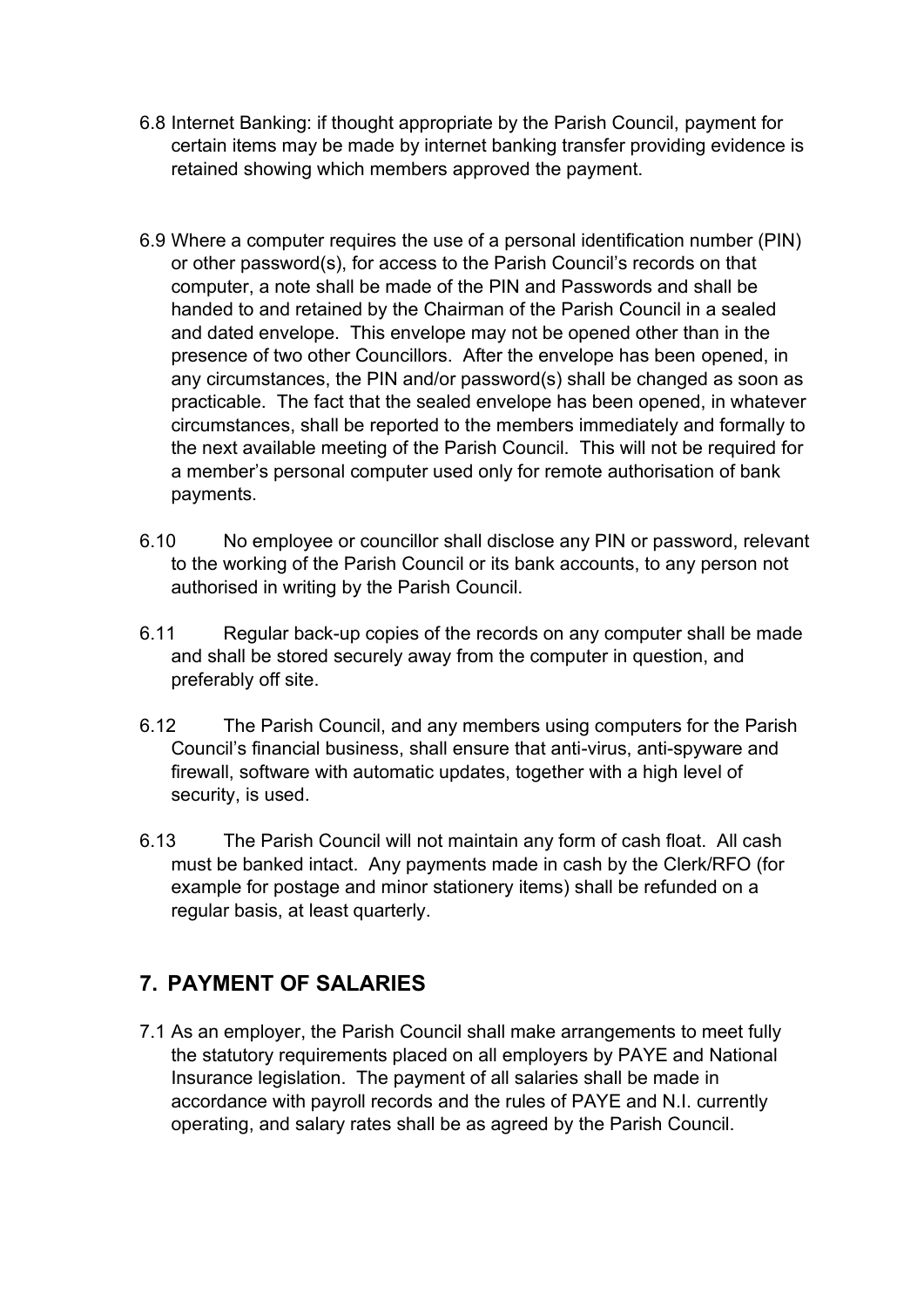- 7.2 Payment of salaries and payment of deductions from salary such as may be required to be made for tax, N.I. and pension contributions, or similar statutory or discretionary deductions must be made in accordance with the payroll records and on the appropriate dates stipulated in employment contracts, provided that each payment is reported to the next available Parish Council meeting, as set out in these regulations above.
- 7.3 No changes shall be made to any employee's pay, emoluments, or terms and conditions of employment without prior consent of the Parish Council.
- 7.4 Each and every payment to employees of net salary and to the appropriate creditor of the statutory and discretionary deductions shall be recorded in a separate confidential record (confidential cash book). This confidential record is not open to inspection or review (under the Freedom of Information Act 2000 or otherwise) other than:
	- a) By a councillor who can demonstrate a need to know;
	- b) By the internal auditor
	- c) By the external auditor
	- d) By any person authorised under Audit Commission Act 1998, or any superseding legislation.
- 7.5 The total of such payments in each calendar month shall be reported with all other payments as made as may be required under the Financial Regulations, to ensure that only payments due for the period have actually been paid.
- 7.6 Any termination payments shall be supported by a clear business case and reported to the Parish Council. Termination payments shall only be authorised by the Parish Council
- 7.7 Before employing interim staff, the Parish Council must consider a full business case.

#### **8. LOANS AND INVESTMENTS**

- 8.1 The Parish Council will arrange with its Bank and Investment providers for the sending of a copy of each statement of account to the Chairman of the Parish Council at the same time as one is issued to the clerk/RFO
- 8.2 All investments of money under the control of the Parish Council shall be in the name of the Parish Council
- 8.3 All investment certificates and other documents relating thereto shall be retained in the custody of the RFO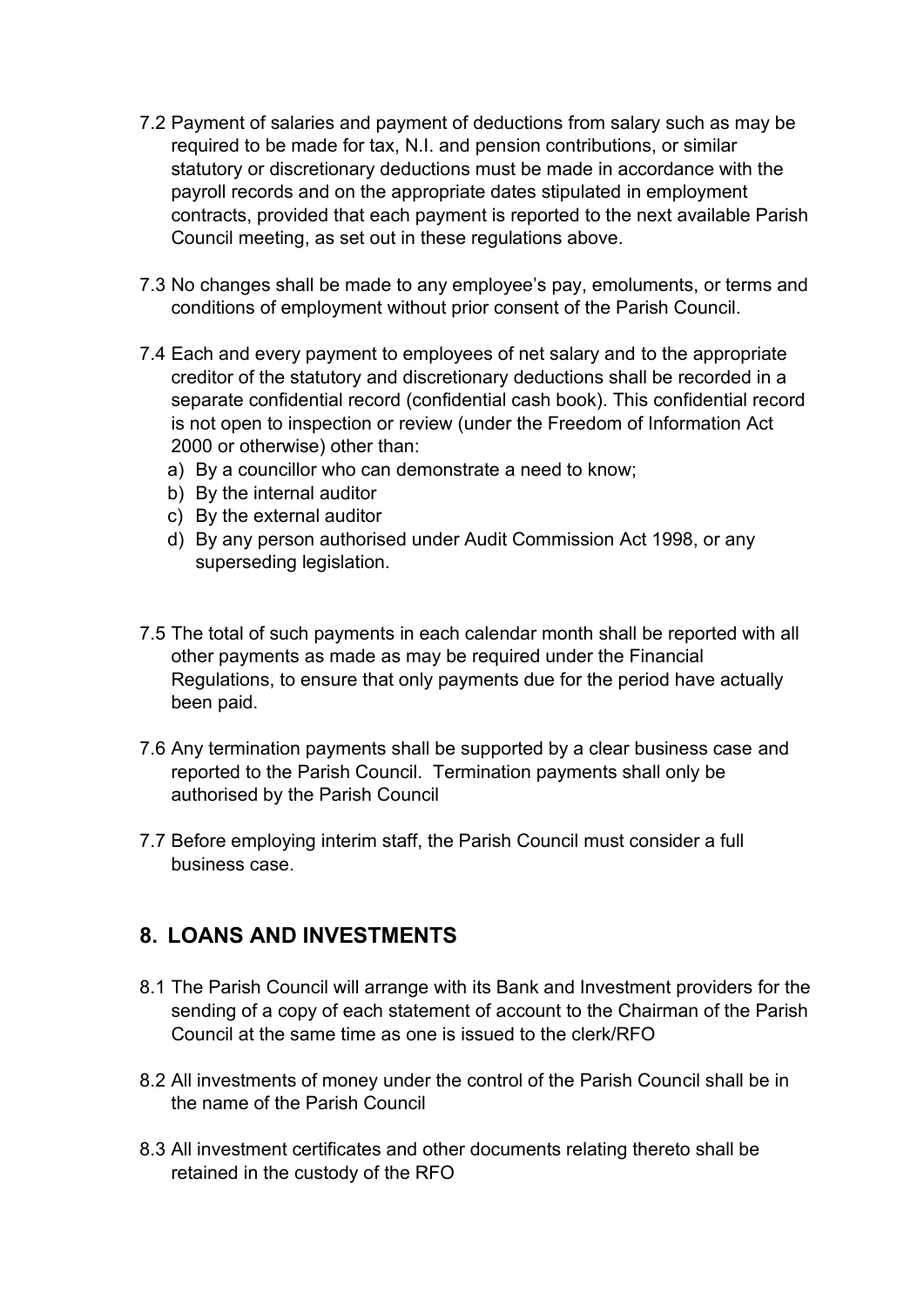8.4 Transfers between bank accounts held in the same bank shall be made in accordance with Regulation 5 (Authorisation of payments) and Regulation 6 (instructions for payments).

## **9. INCOME**

- 9.1 The collection of all sums due to the Parish Council shall be the responsibility of and under the supervision of the RFO.
- 9.2 Any sums found to be irrecoverable and any bad debts shall be reported to the Parish Council and shall be written off in the year.
- 9.3 All sums received on behalf of the Parish Council shall be banked intact as directed by the RFO. In all cases, all receipts shall be deposited with the Parish Council's Bankers with such frequency as the RFO considers necessary.
- 9.4 The origin of each receipt shall be entered on the paying-in slip
- 9.5 Personal cheques shall not be cashed out of money held on behalf of the Parish Council
- 9.6 The RFO shall promptly complete any V.A.T. Return that is required. Any repayment claim due in accordance with the V.A.T. Act 1994 section33 shall be made at least annually coinciding with the financial year end.
- 9.7 If any significant sums of cash are received by the Parish Council, the RFO shall take such steps as are agreed by the Parish Council to ensure that more than one person is present when the cash is counted in the first instance, that there is a reconciliation to some form of control such as ticket issues, and that appropriate care is taken in the security and safety of individuals banking such cash.

#### **10. ASSETS, PROPERTY AND ESTATES**

10.1 No tangible moveable property shall be purchased or acquired without the authority of the full Parish Council. In each case a report in writing shall be provided to the Parish Council with a full business case, subject only to the limit of £250.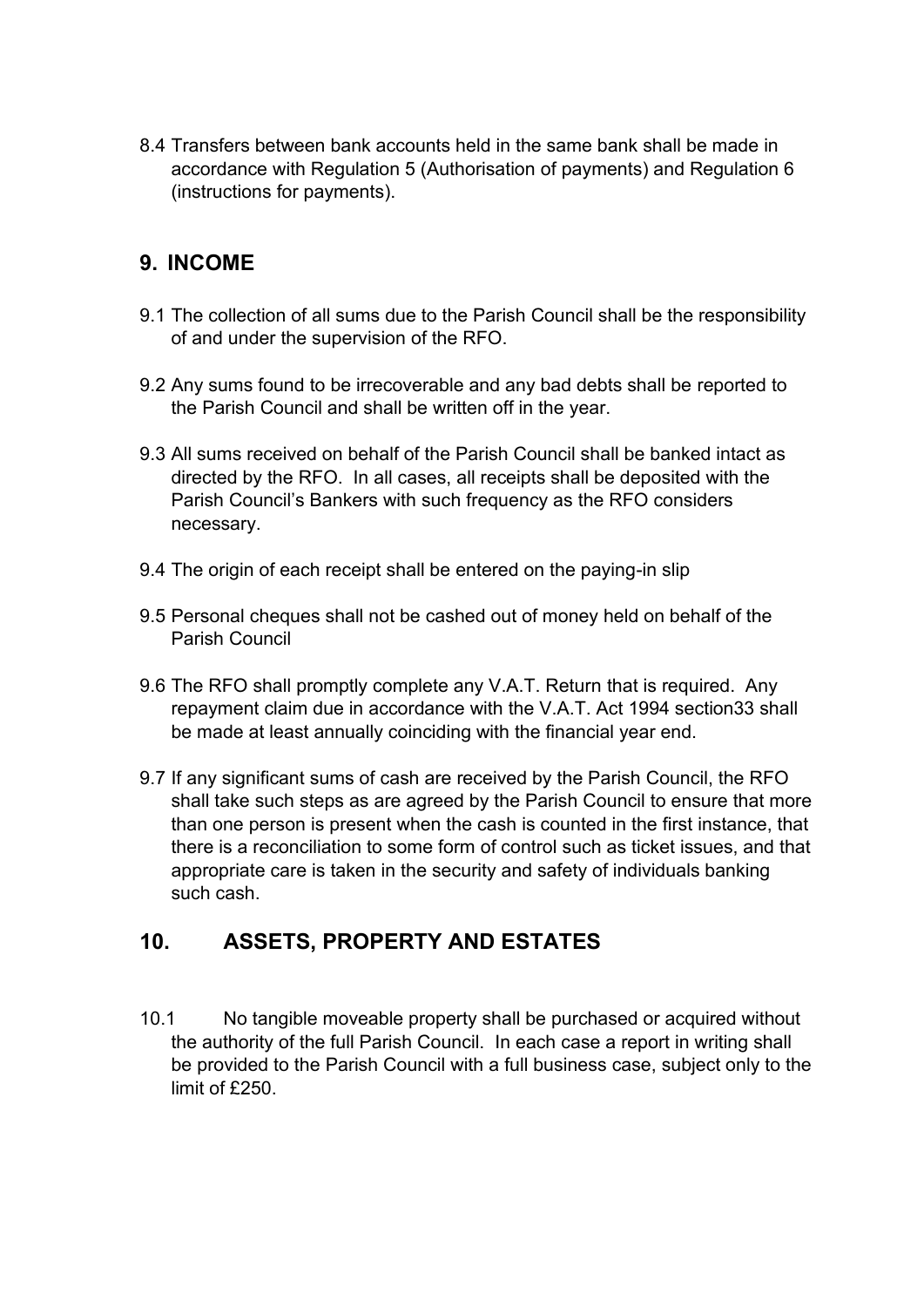- 10.2 No tangible moveable property shall be sold, leased or otherwise disposed of, without the authority of the Parish Council, together with other consents required by law, save where the estimated value of any one item does not exceed £250.
- 10.3 The RFO shall ensure that an appropriate and accurate Register of Assets and Investments is kept up to date. The continued existence of tangible assets shown in the Register shall be verified at least annually, possibly in conjunction with a health and safety inspection of assets.

## **11. INSURANCE**

- 11.1 Following the annual risk assessment, the RFO shall effect all insurances and negotiate claims on the Parish Council's insurers.
- 11.2 The RFO shall keep a record of all insurance effected by the Parish Council and the property and risks covered thereby and annually review it.
- 11.3 The RFO shall be notified of any loss liability or damage or of any event likely to lead to a claim, and shall report these to the Parish Council at the next available meeting.
- 11.4 All appropriate members and employees of the Parish Council shall be included in a suitable form of security or fidelity insurance which shall cover the maximum risk exposure as determined by the Parish Council.

## **12. RISK MANAGEMENT**

The Parish Council is responsible for putting in place arrangements for the management of risk. The Clerk/RFO shall prepare for approval by the Parish Council, risk management policy statements in respect of all activities of the Parish Council. Risk policy statements and consequential risk management arrangements shall be reviewed by the Parish Council at least annually. When considering any new activity, the Clerk/RFO shall prepare a draft risk assessment including risk management proposals for consideration and adoption by the Parish Council.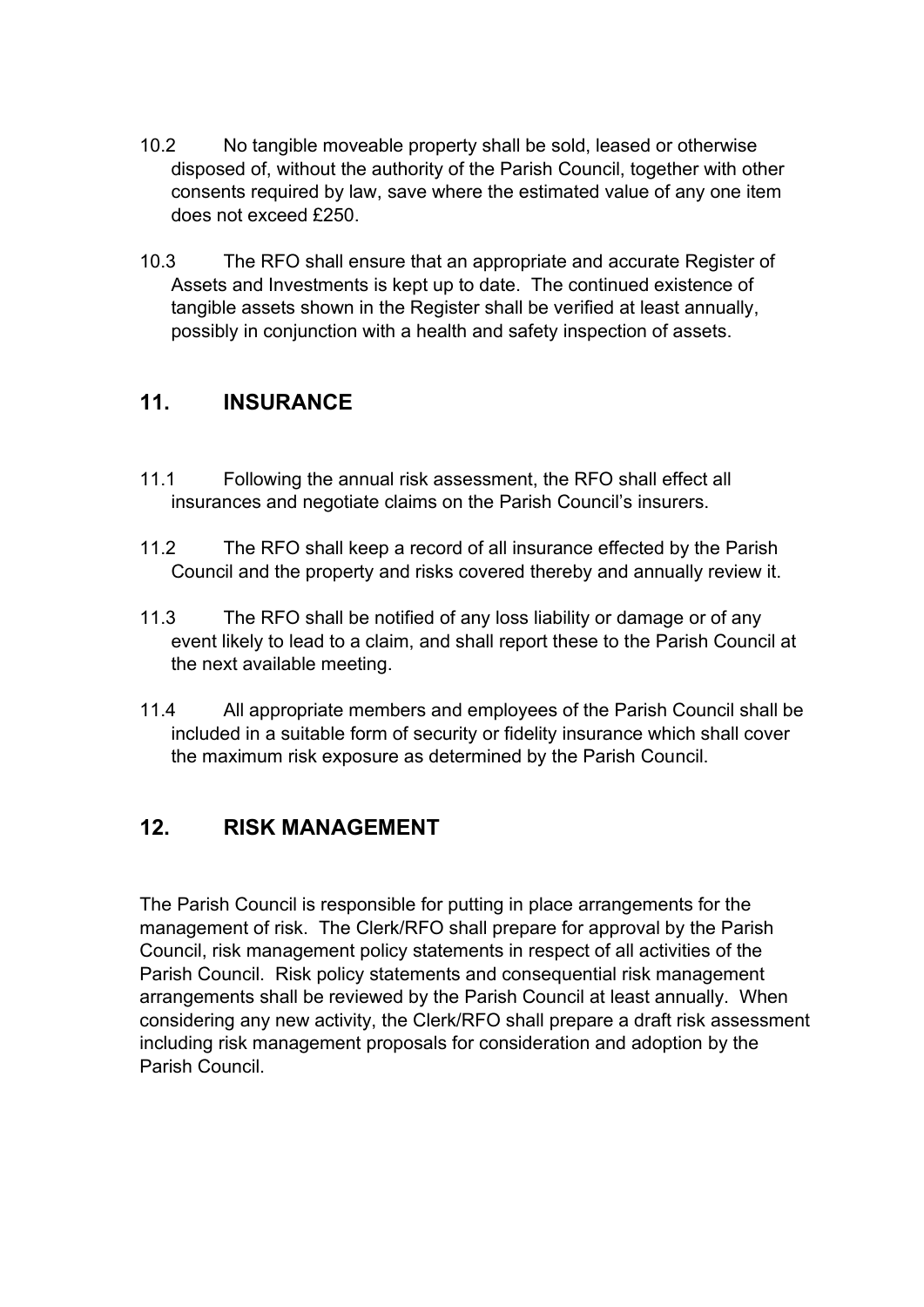## **13. SUSPENSION AND REVISION OF FINANCIAL REGULATIONS**

13.1 It shall be the duty of the Parish Council to review the Financial Regulations of the Parish Council from time to time. The Clerk shall make arrangements to monitor changes in legislation or proper practices and shall advise the Parish Council of any requirement for a consequential amendment to these financial regulations.

13.2 The Parish Council may, by resolution of the Parish Council duly notified prior to the relevant meeting of the Parish Council, suspend any part of these Financial Regulations provided that reasons for the suspension are recorded and that an assessment of the risks arising has been drawn up and presented in advance to all members of the Parish Council.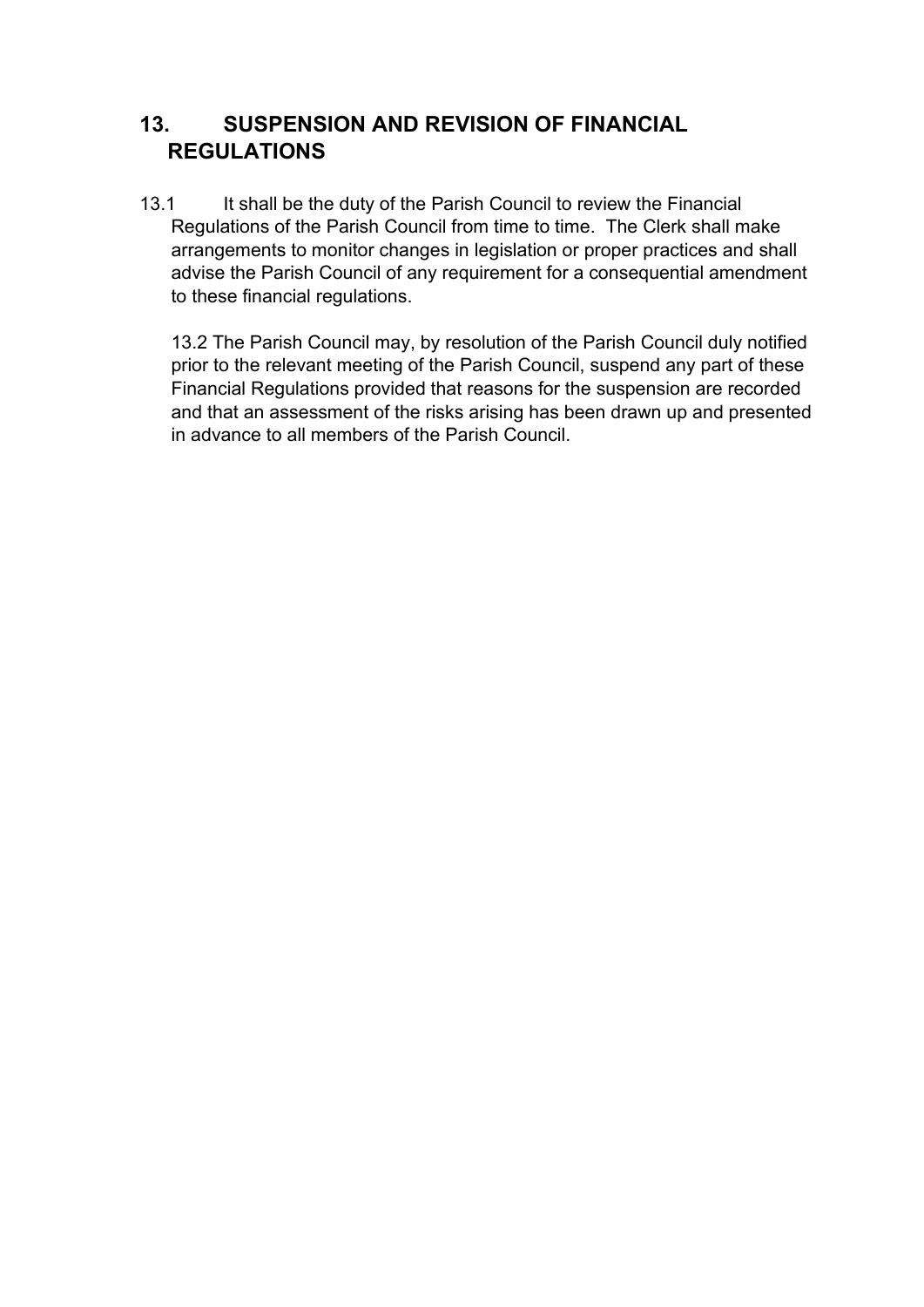**The following Regulations have been listed as an appendix. Currently these statements do not apply to Addlethorpe Parish Council.**

**Being a small Parish Council, no committees are operative and no large scale projects etc are part of normal business.** 

**By listing these statements here, they form part of the Regulations in force and can be made operative in the future should the need arise, with full Parish Council approval, following consultation at a Parish Council meeting.**

#### **Banking Arrangements:**

In respect of grants a duly authorised committee shall approve expenditure within any limits set by the Parish Council and in accordance with any Policy Statement approved by the Parish Council. Any Revenue or Capital Grant in excess of £5,000 shall before payment, be subject to ratification by resolution of the Parish Council.

The Parish Council will aim to rotate the duties of members in the Regulations so that onerous duties are shared out as evenly as possible over time.

#### **Instructions for the making of payments:**

Internet Banking: Where internet banking arrangements are made with any bank, the clerk/RFO shall be appointed as Service Administrator. The Bank Mandate approved by the Parish Council shall identify a number of Councillors who will be authorised to approve transactions on those accounts. The bank mandate will state clearly the amounts of payments that can be instructed by the use of the Service Administrator alone, or by the Service Administrator with a stated number of approvals.

Access to any internet banking accounts will be directly to the access page (which can be saved under "favourites"), and not through a search engine or e-mail link. Remembered or saved passwords facilities must be used on any computer used for council banking work. Breach of this regulation will be treated as a very serious matter under these regulations.

Changes to account details for suppliers, which are used for internet banking may only be changed on written hard copy notification by the suppliers and supported by a hard copy authority for change signed by the clerk/RFO. A programme of regular checks of standing data with suppliers will be followed.

Debit, credit and trade cards: Any Debit Card issued for use will be specifically restricted to the Clerk/RFO and will also be restricted to a single transaction maximum value of £250, unless authorised by the Parish Council or finance committee in writing before any order is placed.

A pre-paid debit card may be issued to employees with varying limits. These limits will be set by the Parish Council. Transactions and purchases made will be reported to the Parish Council and authority for topping-up shall be at the discretion of the Parish Council.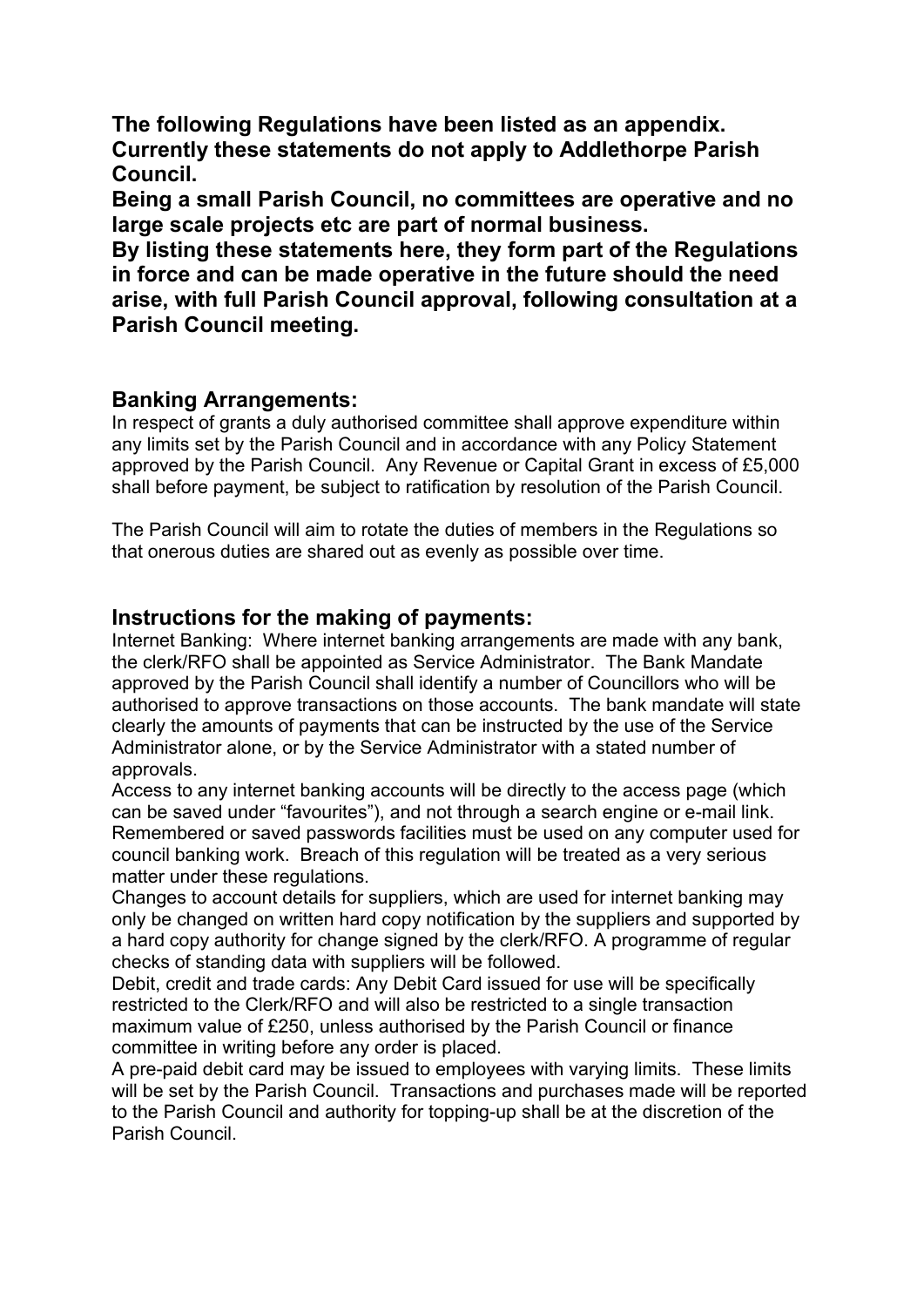Any corporate credit card or trade card account opened by the council will be specifically restricted to use by the Clerk/RFO and shall be subject to automatic payment in full at each month-end. Personal credit and debit cards of members of staff shall not be used under any circumstances.

#### **Payment of Salaries:**

An effective system of performance management should be maintained for the senior officers.

#### **Loans and Investments:**

All borrowings shall be effected in the name of the Parish Council, after obtaining any necessary borrowing approval. Any application for borrowing approval shall be approved by the Parish Council as to terms and purpose. The application for Borrowing Approval, and subsequent arrangements for the Loan shall only be approved by the full Parish Council.

Any financial arrangement that does not require formal Borrowing Approval from the Secretary of State/Welsh Assembly Government (such as Hire Purchase or Leasing of tangible assets) shall be subject to approval by the full Parish Council. In each case a report in writing shall be provided to the Parish Council in respect of value for money for the proposed transaction.

All loans and investments shall be negotiated in the name of the Parish Council and shall be for a set period in accordance with Parish Council policy.

The Parish Council shall consider the need for an Investment Strategy and Policy which, if dawn up, shall be in accordance with relevant regulations, proper practices and guidance. Any Strategy and Policy shall be reviewed by the Parish Council at least annually.

#### **Income:**

Particulars of all changes to be made for work done, services rendered or goods supplied shall be agreed annually by the Parish Council, notified to the RFO and the RFO shall be responsible for the collection of all accounts due to the Parish Council. The Parish Council will review all fees and charges at least annually, following a report of the clerk.

Any income arising which is the property of a charitable trust shall be paid into a charitable bank account. Instructions for the payment of funds due from the charitable trust to the Parish Council (to meet expenditure already incurred by the authority) will be given by the Managing Trustees of the charity meeting separately from any Parish Council meeting

Where the Parish Council is sole managing trustee of a charitable body the Clerk/RFO shall ensure that separate accounts are kept of the funds held on charitable trusts and separate financial reports made in such form as shall be appropriate, in accordance with Charity Law and legislation, or as determined by the Charity Commission. The Clerk/RFO shall arrange for any Audit or Independent Examination as may be required by Charity Law or any Governing Document.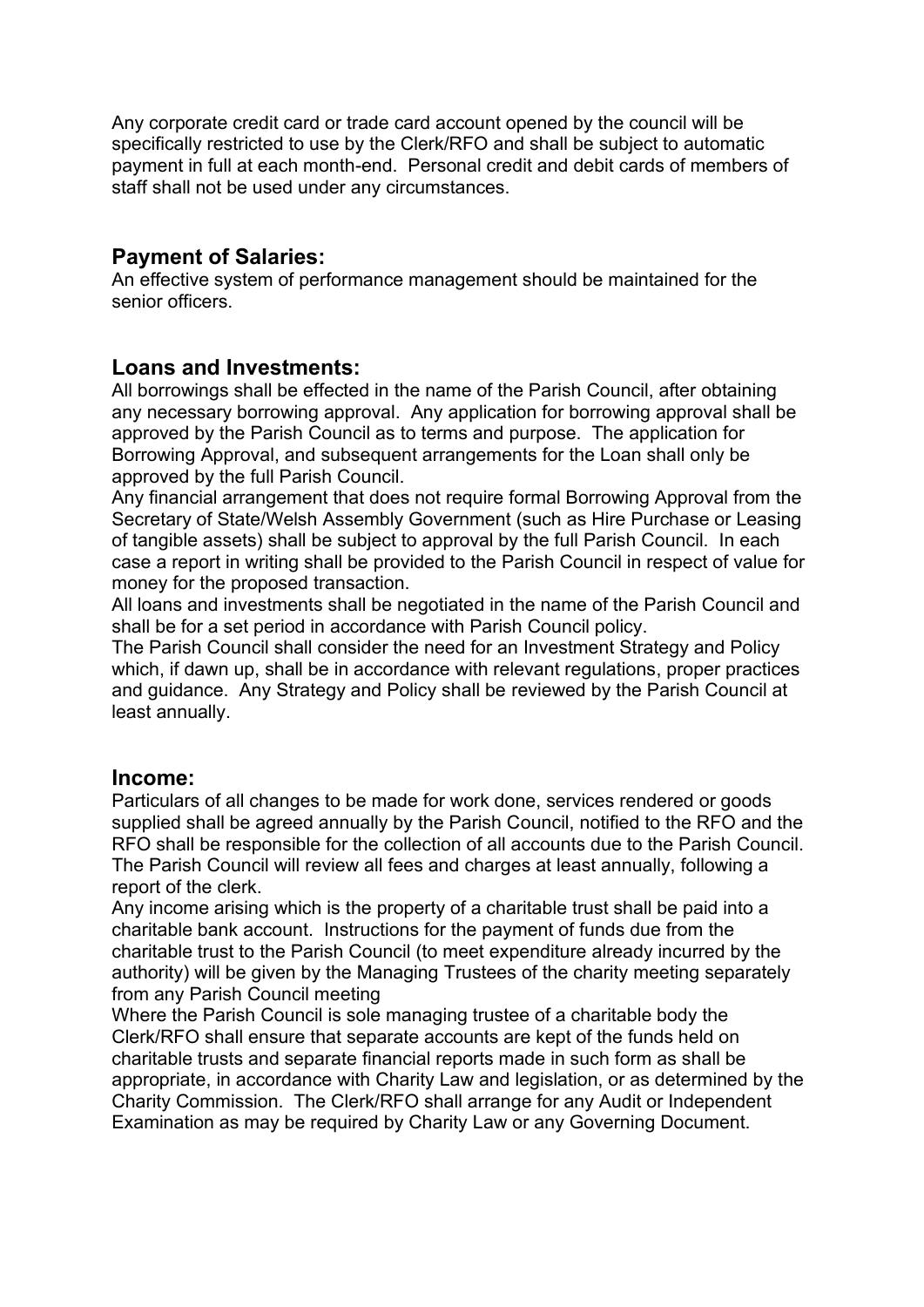#### **Orders for Work, Goods and Services:**

An official order or letter shall be issued for all work, goods and services unless a formal contract is to be prepared or an official order would be inappropriate. Copies of orders shall be retained. Order books shall be controlled by the RFO.

All members and Officers are responsible for obtaining value for money at all times. An officer issuing an official order shall ensure as far as reasonable and practicable that the best available terms are obtained in respect of each transaction, usually by obtaining three or more quotations or estimates from appropriate suppliers, subject to any *de minimis* provisions below (see Contracts)

Any member may not issue an official order or make any contract on behalf of the Parish Council.

The RFO shall verify the lawful nature of any proposed purchase before the issue of any order, and in the case of new or infrequent purchases or payments, the RFO shall ensure that the statutory authority shall be reported to the meeting at which the order is approved so that the Minutes can record the power being used.

#### **Contracts:**

Procedures as to contracts are laid down as follows:

- a) Every contract shall comply with the financial regulations, and no exceptions shall be made otherwise than in an emergency provided that this regulation need not apply to contracts which relate to (i) and (v) below:
	- (i) For the supply of gas, electricity, water, sewerage and telephone services;
	- (ii) For specialist services such as are provided by solicitors, accountants, surveyors and planning consultants;
	- (iii) For work to be executed or goods or materials to be supplied which consist of repairs to or parts for existing machinery, equipment or plant; Or which constitute an extension of an existing contract by the Parish Council;
	- (iv) For additional audit work of the external Auditor up to an estimated value of £500 (in excess of this sum the Clerk/RFO shall act after consultation with the Chairman and Vice-Chairman of the Parish Council);
	- (v) For goods or materials proposed to be purchased which are proprietary articles and/or are only sold at a fixed price.
- b) Where it is intended to enter into a contract exceeding £10,000 in value for the supply of goods or materials or for the execution of works or specialist services other than such goods, materials, works or specialist services as are excepted as set out in paragraph (a) the Clerk shall invite tenders from at least three firms to be taken from the appropriate approved list.
- c) When applications are made to waive financial regulations relating to contracts to enable a price to be negotiated without competition the reason shall be embodied in a recommendation to the Parish Council.
- d) Such invitation to tender shall state the general nature of the intended contract and the Clerk shall obtain the necessary technical assistance to prepare a specification in appropriate cases. The invitation shall in addition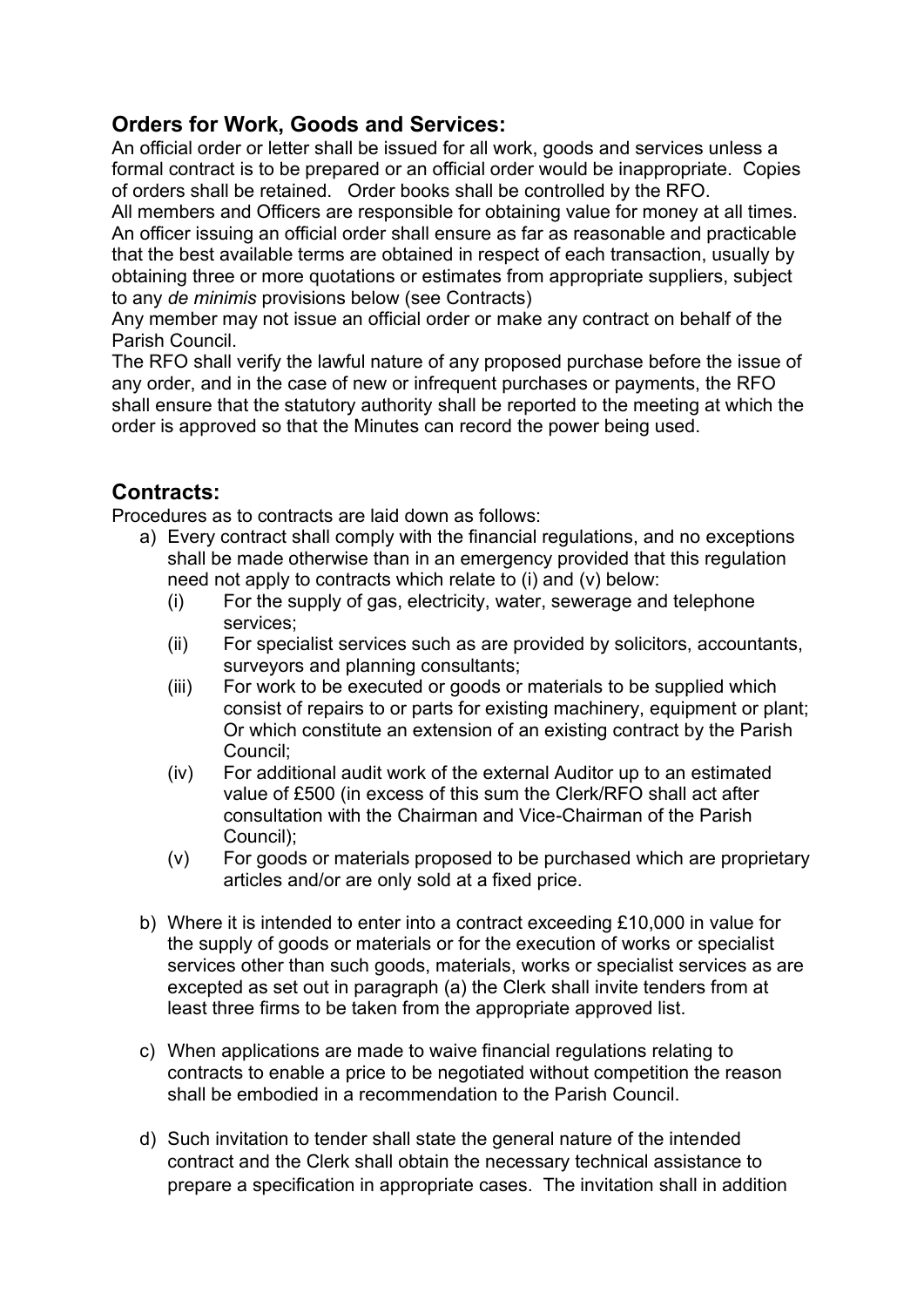state that tenders must be addressed to the Clerk in the ordinary course of post. Each tendering firm shall be supplied with a specifically marked envelope in which the tender is to be sealed and remain sealed until the prescribed date for opening tenders for that contract.

- e) All sealed tenders shall be opened at the same time on the prescribed date by the Clerk in the presence of at least one member of the Parish Council.
- f) If less than three tenders are received for contracts above £5,000 or if all the tenders are identical the Parish Council may make such arrangements as it thinks fit for procuring the goods or materials or executing the works.
- g) Any invitation to tender issued under this regulation shall be subject to any Standing Order in force at the time and shall refer to the terms of the Bribery Act 2010.
- h) When it is to enter into a contract of less than £5,000 in value for the supply of goods or materials or the execution of works or specialist services other than such goods, materials, works or specialist services as are excepted as set out in paragraph (a) above, the Clerk/RFO shall obtain three quotations (priced descriptions of the proposed supply); where the value is below £3,000 and above £100 the Clerk/RFO shall strive to obtain three estimates. Otherwise, the paragraph above with reference to Orders for work, goods and services, 'Best terms available' shall apply.
- i) The Parish Council shall not be obliged to accept the lowest or any tender, quote or estimate.
- j) Should it occur that the Parish Council, or duly delegated committee, does not accept any tender, quote or estimate, the work is not allocated and the Parish Council requires further pricing, provided that the specification does not change, no person shall be permitted to submit a later tender, estimate or quote who was present when the original decision making process was being undertaken.
- k) The European Union Procurement Directive shall apply and the terms of the Public Contracts Regulations 2006 and the Utilities Contracts Regulations 2006 including thresholds shall be followed.

## **Payments under contracts for building or other construction works and Stores and Equipment:**

These sections have been withdrawn because they are not relevant to Addlethorpe Parish Council at this time (2014). However, they may be reinstated in the future should the need arise.